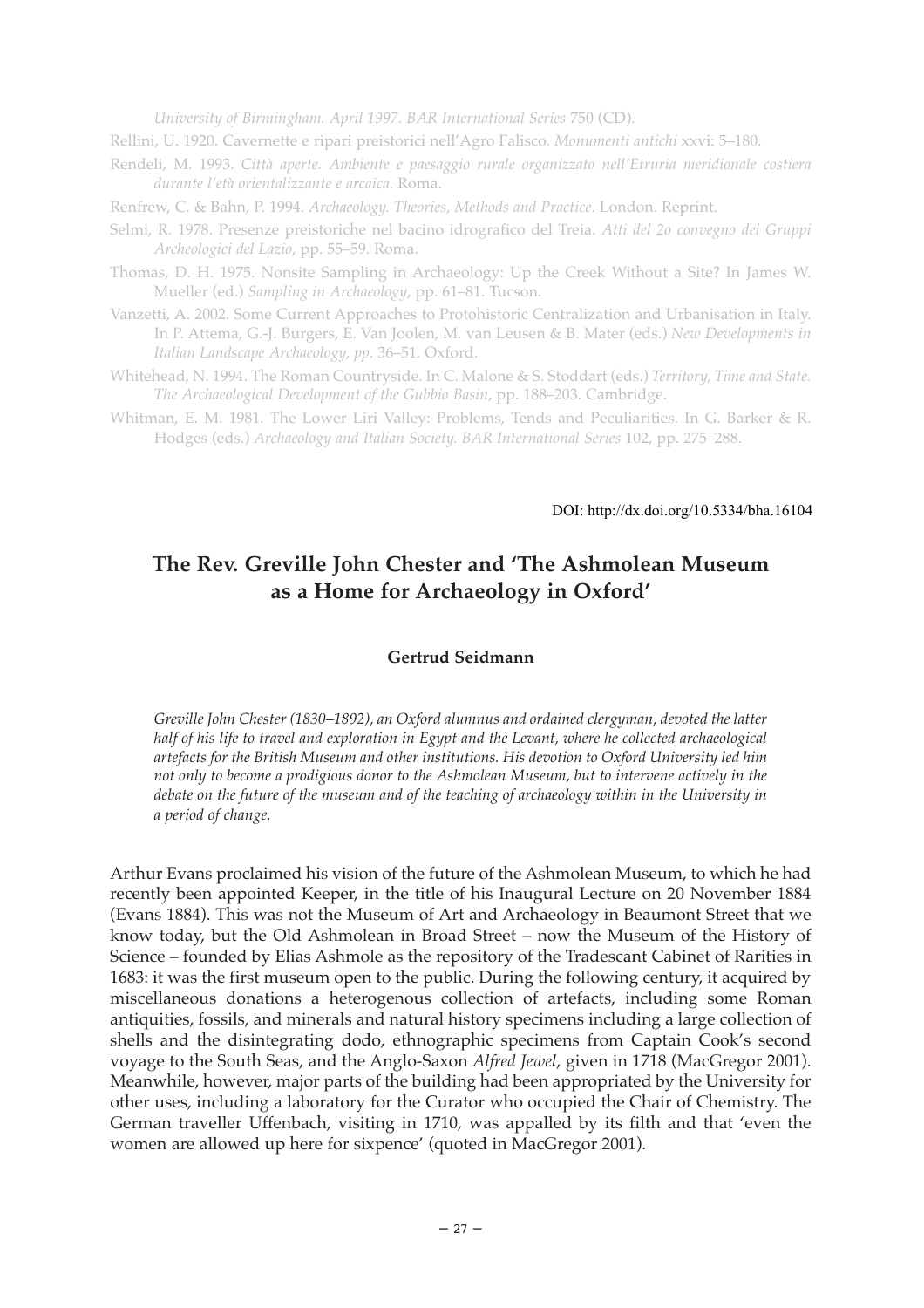It was not until the curatorships of the brothers Duncan in the first half of the 19th century that the Museum acquired a firm direction. It was still dominated by Natural History specimens, as the frontispiece of its first printed catalogue of 1836 clearly shows (reproduced in MacGregor 2001), but the subsequent donation of a large collection of Anglo-Saxon antiquities from excavations in Kent strengthened the archaeological side to the extent that there were proposals to establish the Ashmolean Museum as one of *national*, i.e. British, antiquities (Ovenell 1986). Conversely, with 18th century Neo-classical taste asserting the overwhelming superiority of *classical* art, some attention began to be paid, after long neglect, to the University's own collection of ancient sculpture: the Arundel and Pomfret marbles (Vickers 2006). And, very much in tune with contemporary fashion, it now also owned a number of plaster casts of the most admired ancient statues, the foremost being the *Apollo Belvedere*, the *Discobolus* and the *Laocoon* (Kurtz 2000). Unlike the Arundel Marbles, these were elegantly displayed in the University's Bodleian Library.

With the appointment as Keeper in 1870 of John Henry Parker, who paid annual exploratory visits to Rome and enriched the Ashmolean with his own donations and indeed subsidies, classical antiquities received stronger support in the Museum. But despite the dominance of Classics in the University, and thirty years of rising interest in archaeology exemplified by the foundation of the British Archaeological Association and the Archaeological (later Royal Archaeological) Institute in the eighteen-forties, the University was slow in acknowledging the relevance of the subject to its teaching, and it was not until 1885 that it was to establish a Chair in Classical Archaeology (Kurtz 2000). Meanwhile Parker's efforts had been supported by an increasing influx of gifts from scholarly alumni of the University, who donated trophies from their journeys to classical lands. One of the most prominent, assiduous and original of these donors was the Rev. Greville John Chester (1830–1892), who from 1865 (Rowell 1870) began to shower vast numbers of objects on the Museum, that he had obtained on annual visits to Italy, the Mediterranean, North Africa, Egypt and the Levant, a practice which he was to continue until his death, twenty-seven years later, and through the provisions of his will, even beyond.

A Norfolk man from an armigerous family, whose members for the most part opted either for the army or the Church, Chester was one of the number of nineteenth-century clergymenamateurs who pursued scientific and artistic interests with remarkable success. He was thirtyfive years of age in 1865 when he first made donations to the Ashmolean Museum, but as an undergraduate at Oxford from 1849 to 1853 with a strong interest in archaeological artefacts, he had been long familiar with the museum, as becomes very clear from his later involvement. Rowell's perfunctory catalogue credits him with donations of a miscellany of objects given between 1865 and 1869, from 'a numerous collection of ancient Egyptian, Greek and Roman articles', including 'forty-four sepulchral lamps', 'a bronze celt from Sligo and a flint implement from [a] drift at Hoxne', to 'ornaments and implements used by the Kabyles' (Rowell 1870). This summary account indicates the donor's varied interests, embracing both the classical past and anthropology, ethnology and local history, and they indicate some experience of travel, both within Britain and abroad. These interests were not of recent origin – they went back many years, probably to Chester's childhood. He was nineteen years of age when he came up to Oxford University and as a first-year undergraduate at Balliol already corresponded with scholars and museum curators near and far, with inquiries and discussions about coins, seals, Roman roads and local finds, and with a Danish scholar about Scandinavian influence in Norfolk (Bodleian MSS). He graduated BA in 1853, attended theological college in Wells, and while there, published an extended article on the cathedral's stained glass (Chester 1855), but his contributions to archaeological literature had begun even earlier. Aged seventeen and eighteen, he had sent notices of local, including Roman, finds in Norfolk to the recently founded Archaeological Institute, of which he became a member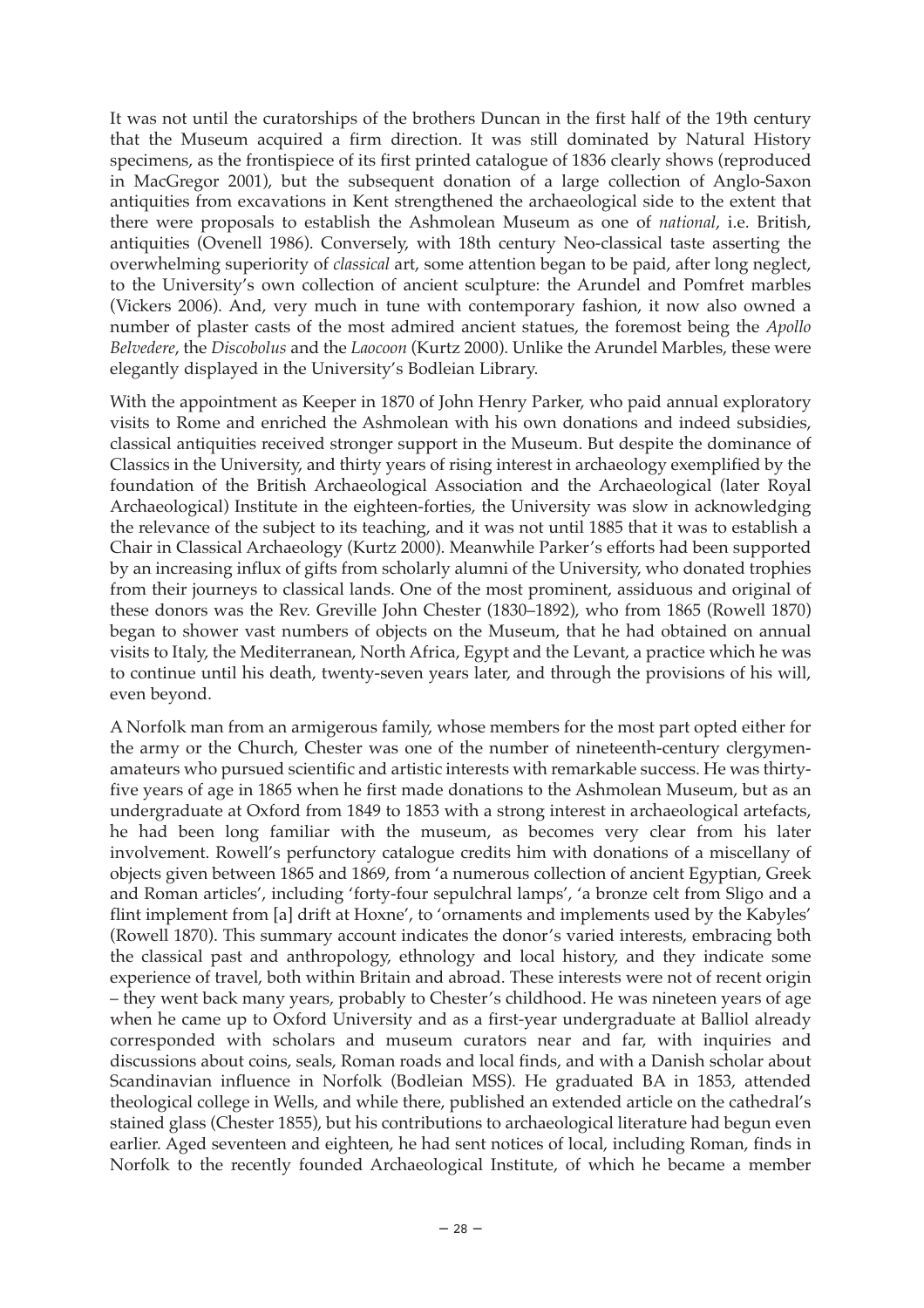during his first undergraduate year, exhibited objects from a collection of his own, and participated in its meetings, and contributed articles to its *Journal* (*AJ* iv, 1847 – xlix, 1892). In 1856, appointed to a curacy at Crayke, he became the local representative for Yorkshire.

Yorkshire remained his home for more than a decade, for he was appointed priest in charge of the run-down Sheffield slum parish of St Jude's, Moorfields in 1858, aged twenty-eight (Odom 1922). There he made a considerable impact, 'affecting a marvellous change' (Alfred Gatty in *The Guardian*, reproduced in *ON* 1892) by turning a congregation of no more than six into a flourishing and lively parish, but not forgetting his other interests: he re-founded the Sheffield Field Naturalists' Society and took young parishioners on country expeditions, teaching them local history, geology, and botany, and doing his utmost to broaden their minds (*ON* 1892). In the city, he was an energetic and vocal advocate of reforms such as earlier shopclosing hours, took up the cudgels against injustice and abuse, and vehemently criticised the deplorable state of the workhouse, where he 'lifted the curtain from some scandals' – which did not endear him to the city fathers (*ON* 1892). He engaged fearlessly in controversy in the local press and proclaimed his often startling views from the pulpit – while still at Oxford, he had been a busy member of the Oxford Union debating society (Oxford Union 1848–1852) – and published pugnacious pamphlets and sermons. He was tireless as priest, reformer, teacher, publicist and pungent controversialist, writer of verse (Chester 1856, 1883), student of natural science, local history and archaeology. Amidst all this busy-ness, he found time to make his regular contributions to the *Archaeological Journal* for over forty years; – the very last paper he sent in to the Society reached them while he was already mortally ill (*AJ* xlix, 1892). He was only 62, and despite being described as a man of 'fine physical development with a stalwart figure' in his prime (*ON*), there are recurrent references to poor health and serious illnesses – an obituary attributes much of this to 'severe self-denial' during his tireless activities as a parish priest (ibid.).

By the age of thirty-five, concern for his health could no longer be ignored: he therefore retired from his Sheffield parish in 1865 and decided to travel to more benign climates. After a visit to Italy and a first tour in Egypt and North Africa – Rowell's publication of 1870 listed some of its fruits that came the way of the Ashmolean – he spent two years on a journey to the West Indies and the Americas and as locum tenens of the Archdeacon of Barbados, publishing a book of his travels after his return (Chester 1869), filled with acute observations on the countries he had visited, and not lacking in critical remarks. But his favourite interests were not forgotten: in Barbados he discovered rare prehistoric shell tools and pottery sherds, resulting in the prompt dispatch after his return of further donations to the Ashmolean Museum, which were warmly and gratefully received (Bodleian MSS), followed by publication in the *Archaeological Journal* (*AJ* xxvii). In Oxford, the founding of a new University Museum of Natural History in 1860 had already resulted in some transfers from the Ashmolean's holdings, while most of Chester's anthropological collections from the West Indies leaked away later, two years after the Pitt Rivers Museum of Anthropology and Ethnology opened its doors in 1884.

After this excursion to the Americas, Chester's annual travels henceforth were directed to the Mediterranean; his destination, by way of Italy and Malta, was most often Egypt, but he frequently visited Western North Africa and the Levant, particularly Syria and Palestine. He spent winter after winter in the South, departing, as was the custom, in November, returning in the spring. But so far from indulging in valetudinarianism in those sunny climates, he was busier than ever and moreover enduring harsh travel conditions and even physical dangers, as he explored the Nile valley, the Syrian coast, Palestine and Arabia by boat, on foot, on donkey-back and dromedary (see eg *PEFQS*). It was on those annual travels that he found his vocation as an indefatigable explorer and collector, and a major contributor of thousands of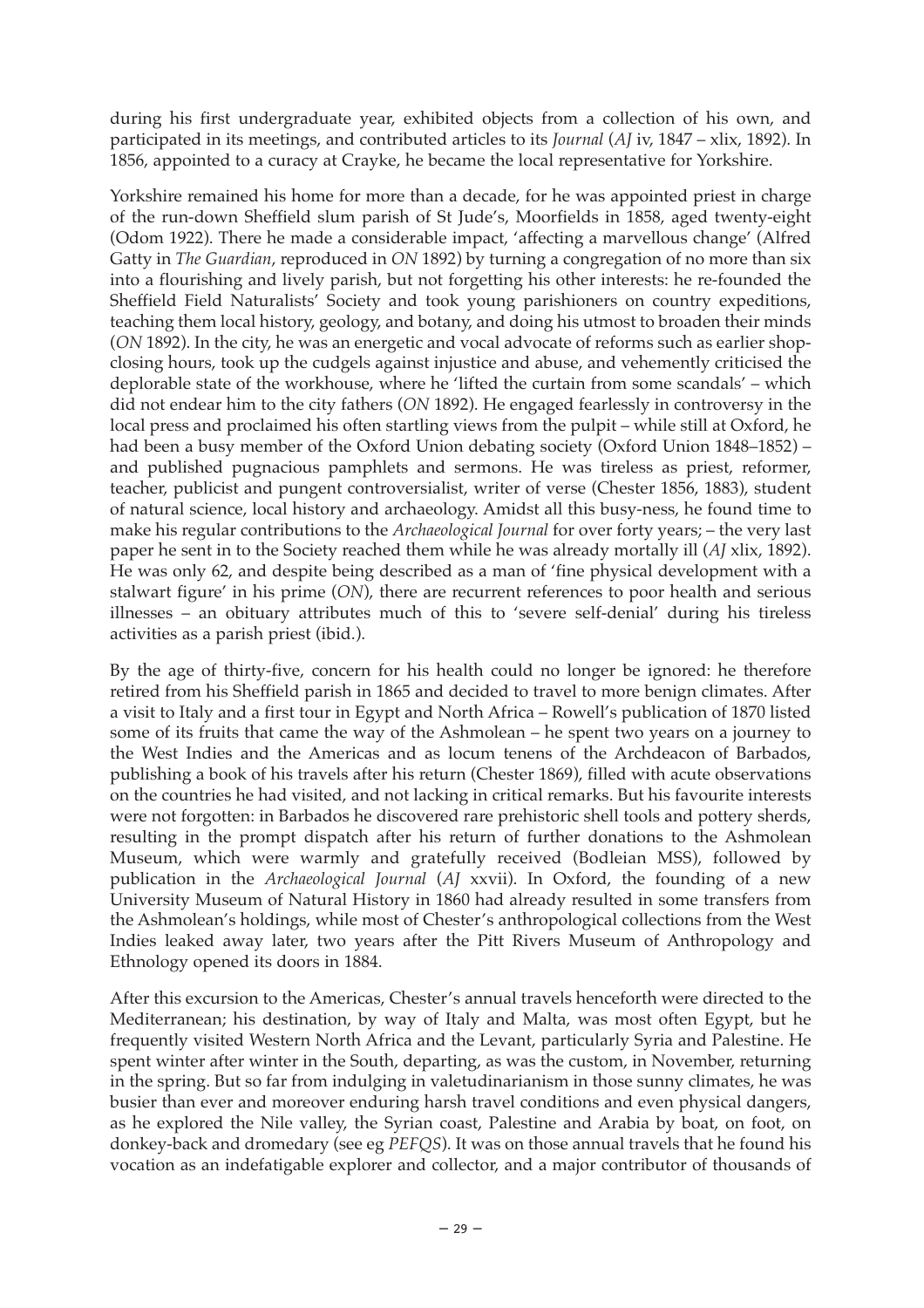objects to British institutions. This was the way of life in which he was to continue for the next twenty-seven years, as a student of the archaeology of Africa and the Near East, a fearless visitor to remote spots and explorer of unknown regions, and a notable and knowledgeable collector. Many of his finds were made on behalf of the British Museum (BM ANE 1864–92; Budge 1920) – his London home was in Bloomsbury, within easy reach – and he carried out expeditions for the Palestine Exploration Fund (*PEFQS*). He sold objects to institutions and collectors, as did other explorers such as Flinders Petrie, to finance further journeys and acquisitions; but in his relations with Oxford he was extremely generous, more often a lavish donor on his own behalf than a vendor, such was his attachment to his old university. From the time he embarked on his travels, a stream of gifts flowed from him to the Bodleian Library, to Oxford colleges, and to the Ashmolean Museum.

To the Bodleian he contributed over the years precious manuscripts (Craster 1981), including the first fragments of the Geniza papyri to reach Britain. At that time, the University's coin collection was also housed in the library. From 1888 to 1891, he successively donated large packets of coins – usually about one hundred at a time: gold, silver and bronze, mostly ancient, some medieval and Renaissance; they totalled over 1100, and included some great rarities, such as a ninth-century gold coin of Sigardus duke of Beneventum and a coin of Anastasius IV (Ashmolean H.C.R. Arch. Bod. Safe 40). The date of these donations is probably significant: it would seem that after more than one breakdown in health, he had decided to dispose of some – by no means all – of his collections; and indeed he had only another four years to live. The University's coin collection, and with it Chester's, was eventually transferred to the Ashmolean, where Dr Volker Heuchert, Collections Manager, showed me some important Chester coins in the Heberden Coin Room.

To Balliol, his old college, he gave twelve Eastern manuscripts, including a fourteenthcentury Hebrew Pentateuch, a sixteenth-century Arabic Koran, an Amharic manuscript bought in Jerusalem from Abyssinian monks, and a Turkish and several Armenian manuscripts (Mynors 1963).

In the eighteen-eighties he presented six manuscripts – oriental, medieval and Renaissance – from his own collection, some of them among his earliest acquisitions, to Keble College, a recent Oxford foundation, in which he took an interest, probably for its concentration on theological studies; moreover, a nephew, also to become a clergyman, was a Keble alumnus (Parkes 1979).

But his contributions to the Ashmolean Museum, numbering thousands of objects, vastly surpassed these donations, as is revealed by his correspondence with the Keeper and other members of staff about his acquisitions and proposed donations (AMS 1887–1892). There is hardly one of its departments that does not contain objects originating with him, most visibly in the Egyptian Galleries, where a room has been named after him. The Chester Room, presided over by a photographic portrait of the collector, contains in its glass cases a wealth of small objects: amulets, including a large number of stone scarabs, small bronzes and mummiform *shawabti* figures; and there are several cases of seals, so all-important in the ancient world. By no means all of the objects in this room derive from Chester, but it commemorates the kind of small objects he acquired by preference (personal information from Dr Helen Whitehouse, Senior Assistant Keeper). These were, of course, found most convenient to transport, although we learn of problems with packing and shipping and safe delivery, not to mention getting such objects out of a country which had recently introduced strict laws about their export – even if these were rather laxly handled (Budge 1920). Over the years he built up a network of reliable dealers who respected his eye and his connoisseurship – essential among a sea of forgers – though he too was taken in by fakes from time to time.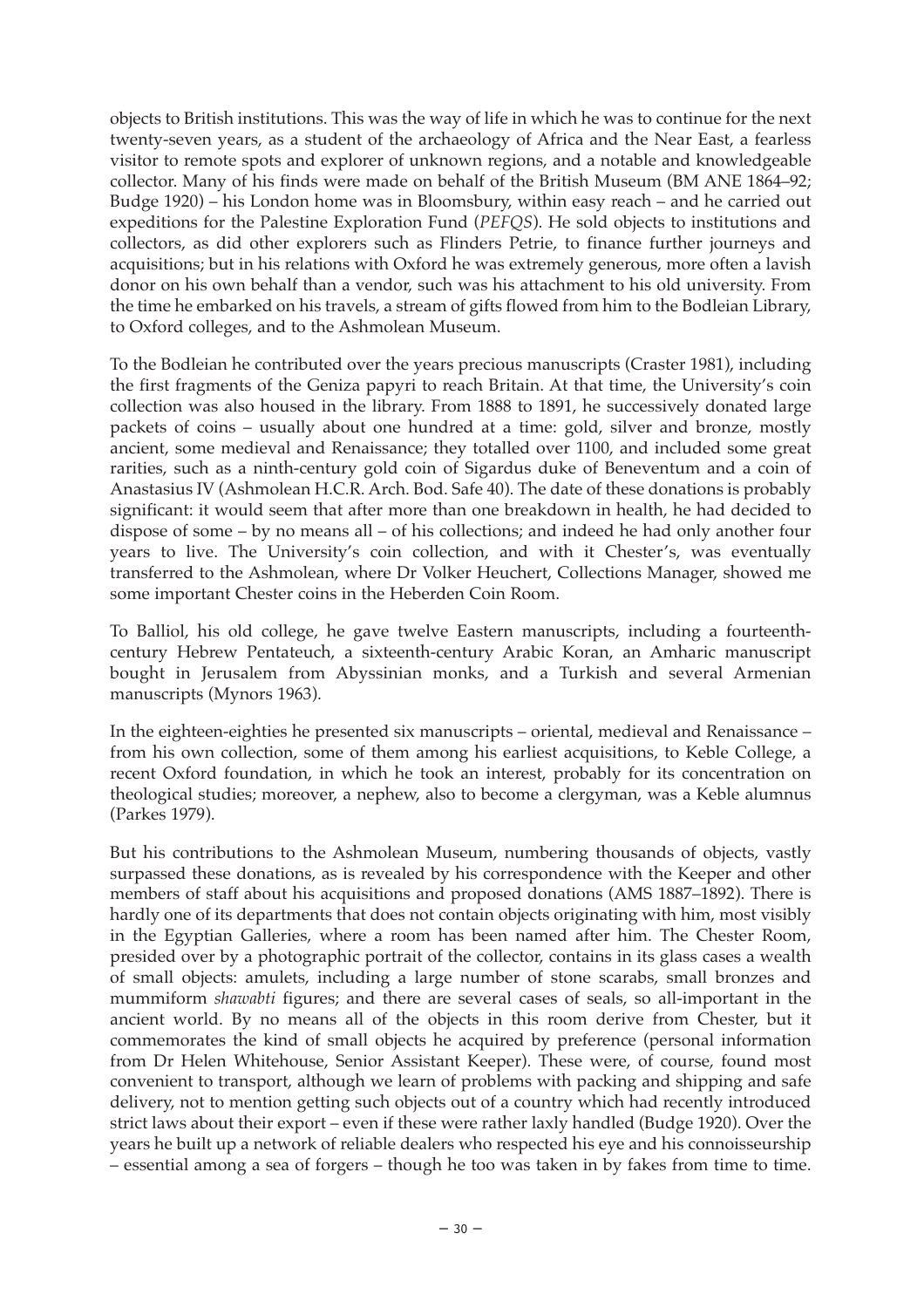He was a persistent and pertinacious negotiator, not to say haggler: it took him two years to acquire a major Egyptian artefact for a private collector (Petrie). Among the objects with a Chester provenance in the further Egyptian rooms are pottery, important textile fragments and part of painted diptych, acquired from Christian Coptic sources, but the most important is the so-called '*Battlefield Palette*', a Protodynastic slate fragment of the Third Millennium BC, showing two captives with tribal standards (Museum no. 1892-1171). Yet in some respects even more important than his enrichment of the Egyptian collection was the catalogue of the Department's holdings at the time, which he drew up in 1878–9 (Chester 1881a). Although the collection has since vastly increased, this first meticulous catalogue is still considered a classic.

Another part of the Museum that was greatly enriched by Chester's patronage is that of the Near East. The twentieth-century cataloguer of its seal collection declared that with these donations, which he continued to pour into the Museum, he 'laid the foundation for the Museum's collection of Near Eastern art' (Buchanan 1966).

But among the small objects his practised eye singled out for acquisition, his favourites were probably engraved gems. Two hundred of the museum's Roman gems have a Chester provenance (Henig and MacGregor 2004), and similarly some postclassical gems and pastes (uncatalogued); but some of the finest gems, now among the great treasures of the Department of Antiquities and evidence of his wonderful discernment, he kept in his own collection until his death. He bequeathed them to the Museum under the strict proviso, that they be shown 'without any fee or charge whatsoever, … at least one day of the week … to both graduate and undergraduate members of the University of Oxford' (Chester's Will, proven 4 July 1892). By far the largest number of the renowned Greek and Hellenistic gems in the Museum – 151 out of a total of 387 – have a Chester provenance (Boardman and Vollenweider 1978). Among them are a portrait of the Ptolemaic Princess *Arsinoe II* (cat. no. 283) of the early third-century BC, a *Maenad* (no. 295) of the second century BC, a fine, large figure of a goddess leaning on a pillar (no. 376) of the late third-century BC, and a head of *Zeus Ammon* (no. 351) of the second-century BC; but what is arguably the most important of the museum's Hellenistic gems, possibly a contemporary portrait of *Alexander the Great with the Horn of Ammon* (no. 380), was found by Chester in Beirut.

A touching personal relic of Chester is among some paintings he gave to the Museum: it is Paul Sandby's watercolour of his birthplace, *Denton Church and Vicarage*: Sandby's oil of Denton has been lost, presumably destroyed (Ashmolean 2004).

But the Museum's debt to Chester goes beyond his donations and his composition of the Egyptian collection catalogue. During the long years since his first association with Oxford, his intimate acquaintance renewed annually by frequent visits (during the summer months in England he seems to have virtually commuted between London and Oxford) he had become disenchanted with the University's neglect of its archaeological collections, to which he had devoted so many years of his life, so much labour, and indeed so much expense. In 1881 he gave public expression to his exasperation in a hardhitting pamphlet under the anodyne title '*Notes on the Present and Future of the Archaeological Collections of the University of Oxford*' (Chester 1881b), but the contents were far from anodyne. It pitches in with a broadside: 'Can nothing be done to protect, utilize, consolidate and properly arrange the Archaeological Collections belonging to the University of Oxford? … Their present condition is simply disgraceful.' The archaeological collections, he explains, are five in number, distributed in different locations, many inaccessible 'and now threatened with deaccessions by amalgamations with the Gorgonica, Stuffed Monkeys and Fish in the New Museum [the Museum of Natural History], while the ancient sculptures of the Pomfret collection are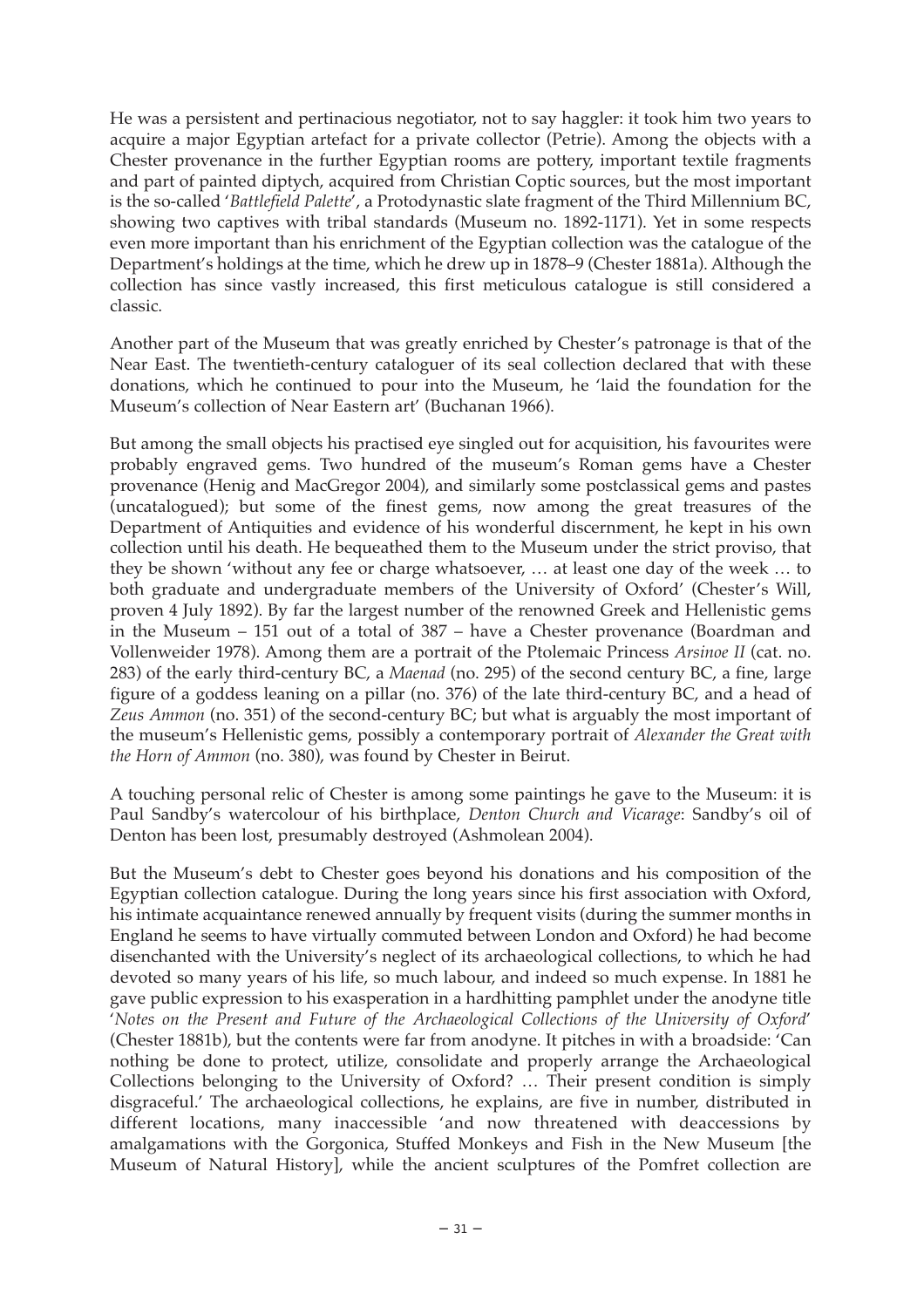stowed away out of sight in the dreary vaults of the Taylor building'.

The pamphlet is not short of horrifying examples: 'On the staircase two venerable slabs of Assyrian sculpture from Nineveh look strangely out of place under a spic-and-span Muse made of white 'compo' and in the Avernus below a white marble bust of S. Woodburne, Esq. by Behnes surmounts the sarcophagus of a Roman child!' While part of the precious Castellani donation of Roman and Etruscan objects was altogether hidden away, he found access to the vaulted basement with some of the best Greek inscriptions 'barred by the presence of an immense stuffed bullock.' And, to crown it all, there was 'the recent discovery that for years a number of valuable articles … from the old Tradescant Collection had been packed away in a box in an outhouse in the basement, to which access by a ladder might easily be had from the street' – a truly shocking state of affairs. In conclusion, Chester offers ten practical proposals for reform, with the re-location and amalgamation of all the archaeological collections of the University in the Museum itself, which should be given over entirely to this use; its extraneous 'lodgers' to be expelled and with 'a strict order to the assistant keeper not to let visitors handle objects, [a] dangerous and indeed fatal practice.'

Chester could count on support from equally disturbed members of the University, and was confidentially negotiating between Keeper Parker, the University Vice-Chancellor (Benjamin Jowett, Master of his old college), and a potential major donor. This was Charles Edward Drury Fortnum, owner of a superb collection of ancient and Renaissance art, who was hesitant to entrust his collections, his 'loved children', 'to a baby-farm where they might die for want of proper care' (MacGregor 1997). But a new era dawned at last in 1884 with the appointment as Keeper of Arthur Evans, the future excavator of Knossos. He had great ends in view for archaeology in Oxford and a central place for the Ashmolean Museum, as Chester had advocated three years earlier. With the promise of much larger and grander accommodation to be supplied by enlarging Cockerell's University Galleries of Art in Beaumont Street (Whiteley 1997), E was able to assure Fortnum of worthy accommodation for his great collections; this was achieved early in the 20th century. Sadly, Chester, who died before the dawn of the new century, did not live to see his life-time's collections displayed in this Museum, but through his friendly contacts with the appreciative Evans he must have been reassured not only that his loved children would find a worthy home at last, but that the Ashmolean would indeed become 'a home for archaeology in Oxford'.

**Acknowledgments:** My thanks are due to Dr Anne O'Connor, Department of Archaeology, University of Durham; in Oxford, to the late John Simmons, emeritus Fellow of All Souls, Professor Michael Vickers, Dr Helen Whitehouse, Dr Arthur MacGregor and Dr Jon Whiteley, Senior Assistang Keepers at the Ashmolean Museum, to Dr Susan Sherratt and Dr Volker Heuchert, to Dr Alan Tadiello at Balliol College, Rob Petre of Oriel College, to Marjory Szuhay and Fiona Wilkes at Wolfson College, and to the staffs of the Bodleian and the Sackler Library; in London, to Dr Henrietta McCall, Judy Rudoe, Dr Donald Bailey and Dr Dominique Collon of the British Museum, and the staff of the London Library; in Sheffield, to Sylvia Pybus, Gill Woolrich and Dr Sheila Duncan.

## **References**

## ABBREVIATIONS

| AJ     | Archaeological Journal, iv-xlix, 1845-1892                      |
|--------|-----------------------------------------------------------------|
| AMS    | Ashmolean Museum Library Manuscripts, 1870-1892                 |
| BM ANE | British Museum Archive of the Ancient Near East, 1854–1889      |
|        | Bodleian MSS Bodleian Library, University of Oxford, MS Autogr. |
|        | c.2, c.3, d.1, e.1, Summary Catalogue 29899-29902               |